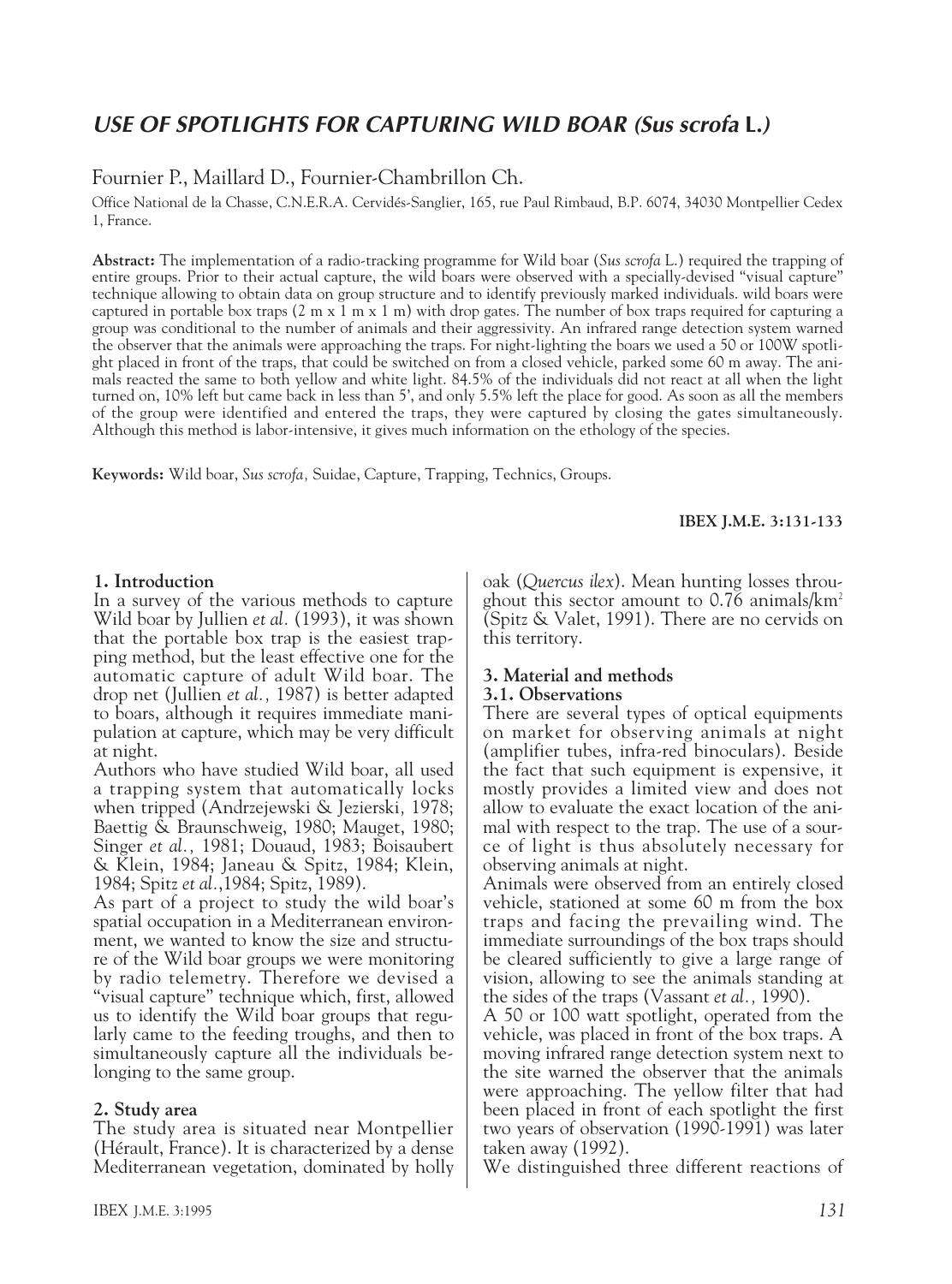wild boars to night-lighting:

- no reaction at all, or just a slight reaction without moving away;

- the animals moved away, but for less than 5 minutes;

- the animals moved away for more than 5 minutes, or left for good.

### **3.2. Captures**

We used the box traps described in Jullien *et al.* (1988). Measuring 2 m x 1 m x 1 m, they are made with a metal frame and covered with double-twisted wire netting.

To limit the effects of competition among the animals, the traps were arranged in pairs. Wild boars belonging to the same group may enter the traps in such a way that the social rank order (dominant/dominated) within the group is not disturbed. According to the size of such groups, more than 2 traps may be used.

5 to 8 kg of grain maize per day were used as bait. The drop gates of the traps were closed simultaneously by means of an electric signal sent from the vehicle.

Before capture, the Wild boar groups were observed many times so that they were well known when captured.

#### **4. Results and discussion**

Spotlighting Wild boar at feeding sites was found to be a valuable method for observing the animals at close range without disturbing them. Less than 5.5% fled when the spotlight was turned on (Tab. 1). The colour of the light did not seem important  $(X^2 = 4.85)$ .

A small series of observations may inform about the structure of a group, the relationships between members of a group and the social rank order of the individuals.

Also, with the help of this selective capture technique, an entire Wild boar group can be trapped. The proportion of adult females in the captures was higher than that obtained in automatic traps (21.5% vs. 6.5%) (Tab. 2).

The capture rate of sows was lower in the automatic traps because the first female entering the trap triggered the falling gate. This prevented other sows from entering the trap. This does not apply to males, which are mostly solitary individuals or living in small groups.

### **5. Conclusion**

Night-lighting the capture site does not create much disturbance. The method provides a means for observing and capturing animals

|       | <b>FLIGHT</b><br>$< 5$ min.              | <b>FLIGHT</b><br>$> 5$ min           |
|-------|------------------------------------------|--------------------------------------|
| 76%   | 16%                                      | 8%                                   |
| 91.5% | 5%                                       | $3.5\%$                              |
| 84.5% | 10%                                      | 5.5%                                 |
|       | LIGHT ON<br>(samples)<br>50<br>58<br>108 | <b>ABSENCE OF</b><br><b>REACTION</b> |

**Table 1: Reaction of the animals when the light came on.**

**Table 2: Comparison of trapping results obtained in Hérault (France) with mobile box traps.**

| Animal's category | % animals caught                           |                                                          |  |
|-------------------|--------------------------------------------|----------------------------------------------------------|--|
|                   | Visual capture<br>Study area<br>$(n = 84)$ | Automatic trap<br>Other sites (INRA-IRGM)<br>$(n = 319)$ |  |
| Female $>$ 35 kg  | 21.5%                                      | $6.5\%$                                                  |  |
| Female $<$ 35 kg  | 38%                                        | 43%                                                      |  |
| Male $>$ 35 kg    | 7%                                         | 7.5%                                                     |  |
| Male $<$ 35 kg    | 33.5%                                      | 43%                                                      |  |